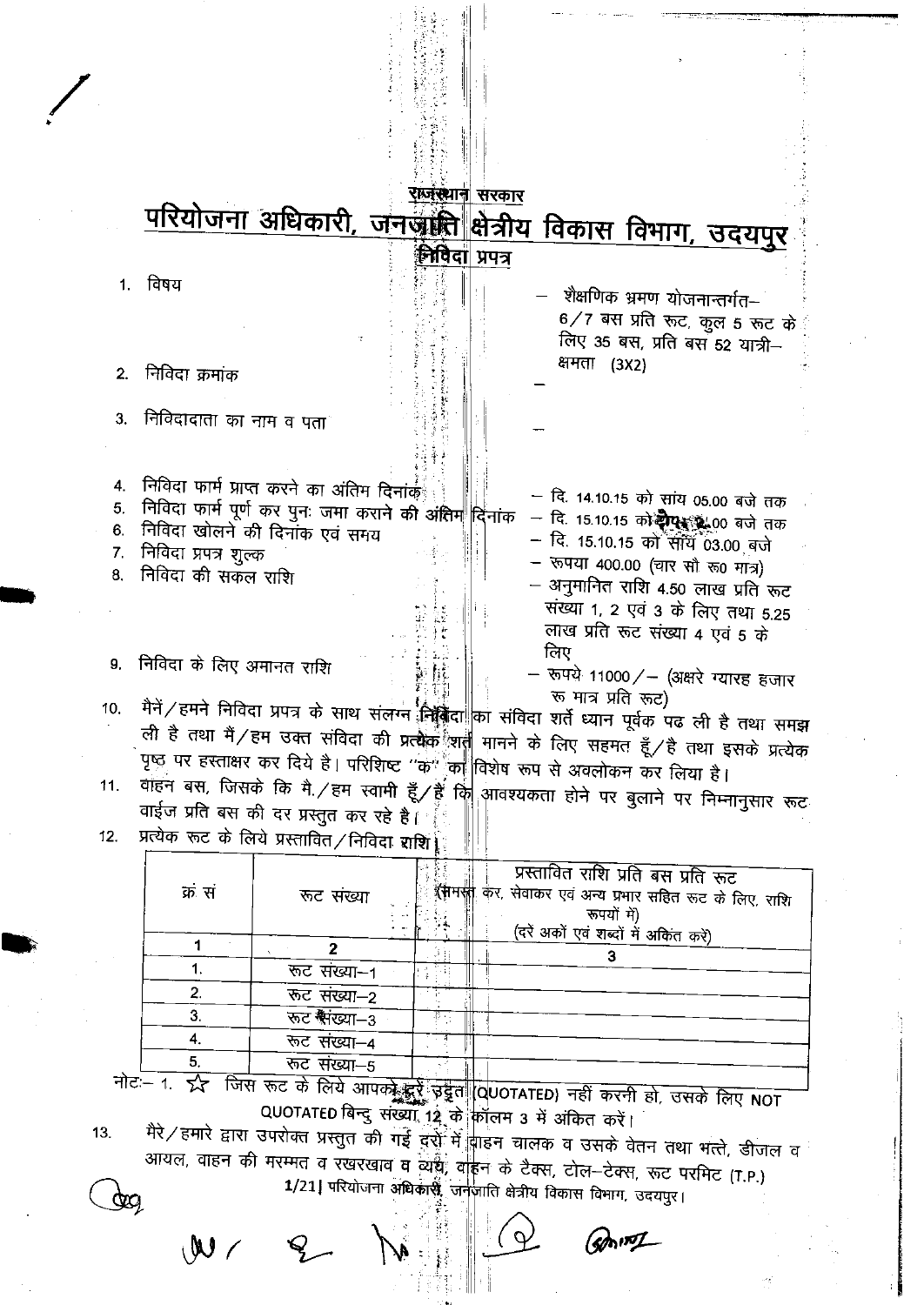इत्यादि सभी प्रकार के कर, सेवाकर एवं अन्य प्रभार क्रिकिलित है तथा उक्त व्यय मेरे/हमारे द्वारा वहन किये जायेगे।

- मैं / हम सहमत है कि बिना कोई कारण बताए कोईईसा सभी निविदाएं निरस्त करने तथा न्यूनतम 14. दर या किसी भी निविदा को स्वीकृत करने का आपली पूर्ण अधिकार है।
- मैं / हम यह भी स्वीकार करता हूँ / करते है कि वाइन ख़ब्बाब होने की दशा में तुरन्त उसके एवज में 15. अन्य वाहन की व्यवस्था करूँगा / करेंगे।
- जन्म भारत भर स्वरूप करता है/ करते है कि संविदा के अनुसारी<br>मैं/हमें घोषणा करता हूँ/करते है कि संविदा के अनुर्गित लगे वाहन में कोई अनाधिकृत 16. यात्री/व्यक्ति यात्रा नहीं करेगा तथा ऐसा पाये जाने गुर मै/हम राशि 1000/- (एक हजार रूपये मात्र) प्रति अवसर विभाग को पेनल्टी जमा करने का कुकूद देता हूँ/देते है।
- मे/हम घोषणा करते है/करता हूँ कि निविदा में दी **गुड़** सुचाना सत्य है। 17.
- मैं/हम निविदा प्रपत्र के साथ अमानत राशि 1100 (अक्षर रूपये इग्यारह हजार मात्र) प्रति 18. रूट 7 बसों के लिए ड्राफ्ट/पे आर्डर संख्या/दिनांक क्षेत्र बैंक का नाम देय स्थान उदयपुर जिनका विवरण नीचे दिये अनुसार है, परियोजना अधिकारी, कुल्लानि क्षेत्रीय विकास विभाग, उदयपुर को पक्ष में संलग्न कर प्रस्तुत कर/रहा हूँ/रहे है।

| रूट न.                                                                      | अमानत राशि | पे आर्डर न. / डीड़ी न. | बैंक का नाम |
|-----------------------------------------------------------------------------|------------|------------------------|-------------|
| रूट नं. 1                                                                   |            |                        |             |
| रूट नं. 2                                                                   |            |                        |             |
| $\overline{77}$ $\overline{7}$ $\overline{7}$ $\overline{7}$ $\overline{3}$ |            |                        |             |
| रूट नं. $4$                                                                 |            |                        |             |
| रूट नं. 5                                                                   |            |                        |             |
| $\bar{\frown}$                                                              |            |                        |             |

19. निर्विदा प्रपत्र के साथ निम्नानुसार प्रपत्र की संत्याफित ब्रैल्कि संलग्न है।

- वाहन के रजिस्ट्रेशन, बीमा, वैद्य परमिट, फीटने एवं Polution certificate की प्रति।  $\mathbf{1}$ .
- वाहन चालक का अनुज्ञा पत्र की सत्यापित प्रविर्यां (वाहन चालक को कम से कम तीन वर्ष  $2.$ का चालन का अनुभव होना चाहिए अर्थात अनुक्ला पत्री कम से कम तीन वर्ष पुराना होना आवश्यक है)
- मैंने परिशिष्ट क अर्थात शैक्षणिक भ्रमण कार्यक्रम 20% ||<br>मैंने परिशिष्ट क अर्थात शैक्षणिक भ्रमण कार्यक्रम 20% ||6 का अवलोकन कर लिया है, मैं मेरे 20. द्वारा प्रस्ताववित रूट पर समस्त सातों बसें लगाने हेतुं कुक्षम हूँ एवं रूट की विस्तृत जानकारी मुझे है।
- वेब अथवा इण्टरनेट से डाउनलोड कर निर्विदा प्रपन्न भरने की दशा में राशि रू0 400/ का  $21.$ पृथक से डीमान्ड ड्राफ्ट निविदा शुल्क के रूप में संलोक कर्नूना होगा, अन्यथा निविदा निरस्त मानी जावेगी !
- प्रस्तुत दरों में अकों एवं शब्दों में भिन्नता पाई जाने पर सूनती दिर को ही वैद्य माना जायेगा।  $22.$

 $\mathbb{N}$  /

यदि मेरे/हमारे द्वारा प्रस्तुत निविदा स्वीकार कर ली जाती है तो हम कार्यादेश के अनुसार वाहन 23. सुपूर्व ⁄ उपलब्ध कराने को बाध्य रहँगा ¥ रहेंगे। संलग्न:—

दिनांक $:=$ 

भवदीय.

निविदादाता के हस्ताक्षर

2/21 परियोजना अधिकारी, जनजाति क्षेत्रीय (देकाजे विभाग, उदयपुर।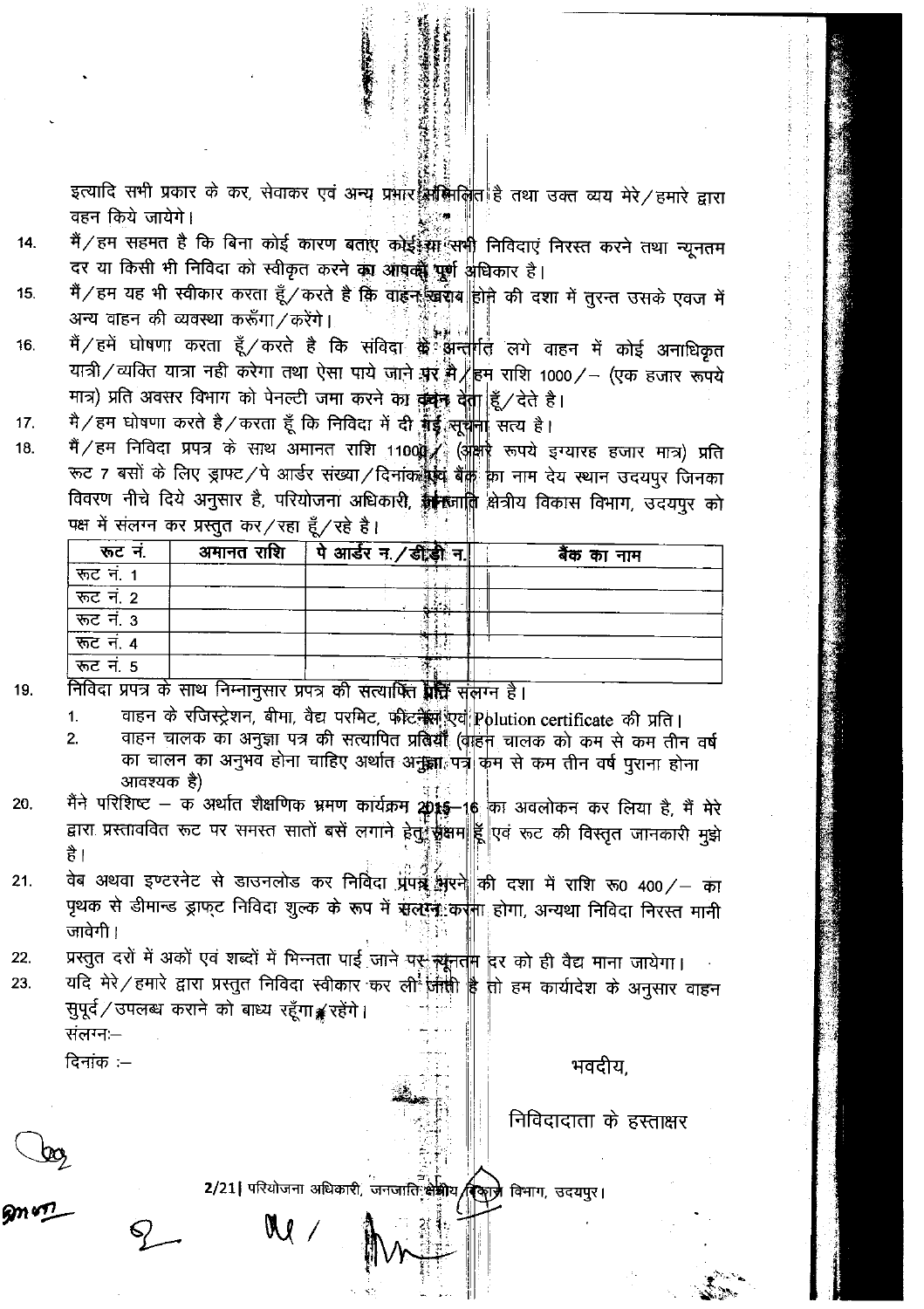

はいしゃ じょうす

法自己的 装骨后的 计通信参数 计可能化学协同 化

SŞ,

计算 化异丙基苯胺

 $\mathbb{Q}$ 

#### शैक्षणिक भ्रमण काइ <u>संत्र 2015–16</u>

一个 法行政的 经经济分析

医腰髓板的 化

| इन्ट न− 1 (कुल 7 बस) |                                                    |                                                                                              |
|----------------------|----------------------------------------------------|----------------------------------------------------------------------------------------------|
| दिनांक               |                                                    | <b>ु कुमण  स्थान</b>                                                                         |
| 02.11.2015           |                                                    | (प्रातः4 बजे) छात्रावास से रवानगी, महिण्ट आबु भ्रमण एवं रात्रि विश्राम                       |
|                      |                                                    | 03.11.2015   माउण्ट आबु से प्रस्थान, जोधपुर अमेर्फ रात्नि विश्राम                            |
| 04.11.2015           |                                                    | जोधपुर से प्रस्थान, रामदेवरा दर्शन <b>े क्रिकानेर रात्रि विश्राम</b>                         |
|                      |                                                    | 05.11.2015   बीकानेर भ्रमण, करणी माता दर्शन, त्रिवेद्यपुर रात्रि विश्राम                     |
|                      | 06.11.2015 जयपुर भ्रमण, पुष्कर रात्रि विश्राम हिंद |                                                                                              |
|                      |                                                    | 07.11.2015   चित्तौड़ भ्रमण सावरियाजी दर्शन वर्षि में छोत्रावास रात्री 09.00बजे तक           |
|                      |                                                    | नोटः उपरोक्त 7 बसों की रवानगी व वापसी निम्ने क्रिकिन्द्विकानुसार जनजाति छात्रावासों / आवासीय |
| विद्यालयों से होगी।  |                                                    |                                                                                              |
| क्र संख्या           | बस संख्या                                          | क्रिस हवानगी एवं वापसी का स्थान                                                              |
|                      | प्रथम                                              | आश्रम छात्रावारे बालक- समीजा                                                                 |
|                      | $\bar{\mathcal{R}}$ $\bar{\mathcal{R}}$            | <del>नीतक</del> मात्रता का चोरा<br>$\overline{\phantom{a}}$                                  |

|         | − ਵਾਲਾ ਵਾਲ                                                          |
|---------|---------------------------------------------------------------------|
| सप्तम   | झेड<br>आश्रम दृष्ट्यप्रसंस्कृ - बालक<br>$\sim 0.04$ and $\sim 0.01$ |
| छस्टम   | आश्रम छात्राईसिं बालक- फतह स्कूल उदयपुर                             |
| पचम     |                                                                     |
|         | आश्रम छात्राव <del>ृद्धिः।</del> बालक- अम्बासा बालक                 |
| चतथे    | आश्रम छात्रावास् बालक- खेल सरदारपुरा                                |
| तताय    |                                                                     |
|         | ेआश्रम छात्रावीस्ै- बोलक— तीरदाजी अकादमी                            |
| द्वितीय | ' आश्रम छात्रावं <del>सि</del> ५<br>ंबालक- मालवा का चोरा            |
| प्रथन   | OUAL OF THE SEA<br>THE LET<br>.                                     |

 $\frac{1}{\sqrt{2}}$  ( $\frac{1}{\sqrt{2}}$  ax)

 $-24$  $\hat{\mathcal{A}}$ 

| दिनांक     | ास्थान<br>⊹¥?भम∯ा                                                                   |
|------------|-------------------------------------------------------------------------------------|
|            | (प्रात:4 बजे) छात्रावास से रवानमी देखदापुर भ्रमण, सावरियाजी, चित्तौड भ्रमण मेनाल    |
| 02.11.2015 | रात्री विश्राम                                                                      |
| 03.11.2015 | मेनाल, जोगणियामाता, बुंदी, कोट्ये क्रैमणः चम्बल डेम रात्रि विश्राम                  |
| 04.11.2015 | कोटा से प्रस्थान, सवाई माधोपुर भूक्रुण, राणिथम्बोर भ्रमण एवं रात्रि विश्राम         |
| 05.11.2015 | रणथम्बोर से प्रस्थान, जयपुर भ्रमण प्रव शक्ति विश्राम                                |
| 06.11.2015 | जयपुर से प्रस्थान, पुष्कर भ्रमण, क्षेर्क्षमेर भ्रमण एवं रात्रि विश्राम              |
|            | अजमेर से प्रस्थान,चारमुजा,कुम्मदी द्विहल्लीघाटी,उदयपुर वापसी छात्रावास रात्री 09.00 |
| 07.11.2015 | बज तक<br><del>ाफ़ सालल उक्</del> तानि फ़ानातासो / आवासीय                            |

जनजात

उपराक्त 7 बसा क<br>विद्यालयों से होगी।

| क्रं संख्या | बस संख्या | <u>े हिंबस रिवानगी एवं वापसी का स्थान</u>                 |
|-------------|-----------|-----------------------------------------------------------|
|             | प्रथम     | आश्रम छात्रावसि बालक- आवासीय विद्यालय, कोटडा              |
|             | द्वितीय   | आश्रम छात्रावस्त्र- बालक- बलीचा                           |
|             | 搴<br>ततीय | आश्रम छात्रविसे- बालक- पाटिया                             |
|             | चतुर्थ    | आश्रम छात्रविल्लि— बालक— कल्याणपुर                        |
|             | पचम       | आश्रम छात्रविस्म- बालक- कोजावाडा                          |
| 6           | छस्टम     | आश्रम छुट्टजीवर्की-सिलिक- आवासीय विद्यालय कागदर, खेरवाड़ा |
|             | ञ्चप्तम   | <b>READY OF</b><br>आश्रम कुलिबिस बिलिक - मार्मेर          |

 $\sum_{i=1}^{n} \frac{1}{i}$  and the figure of the final function  $\theta$  ( $\theta$ ) and  $\theta$  ( $\theta$ ) and  $\theta$  ( $\theta$ ) and  $\theta$  ( $\theta$ ) and  $\theta$  ( $\theta$ ) and  $\theta$  ( $\theta$ ) and  $\theta$  ( $\theta$ ) and  $\theta$  ( $\theta$ ) and  $\theta$  ( $\theta$ ) and  $\theta$  ( $\theta$ ) and  $\theta$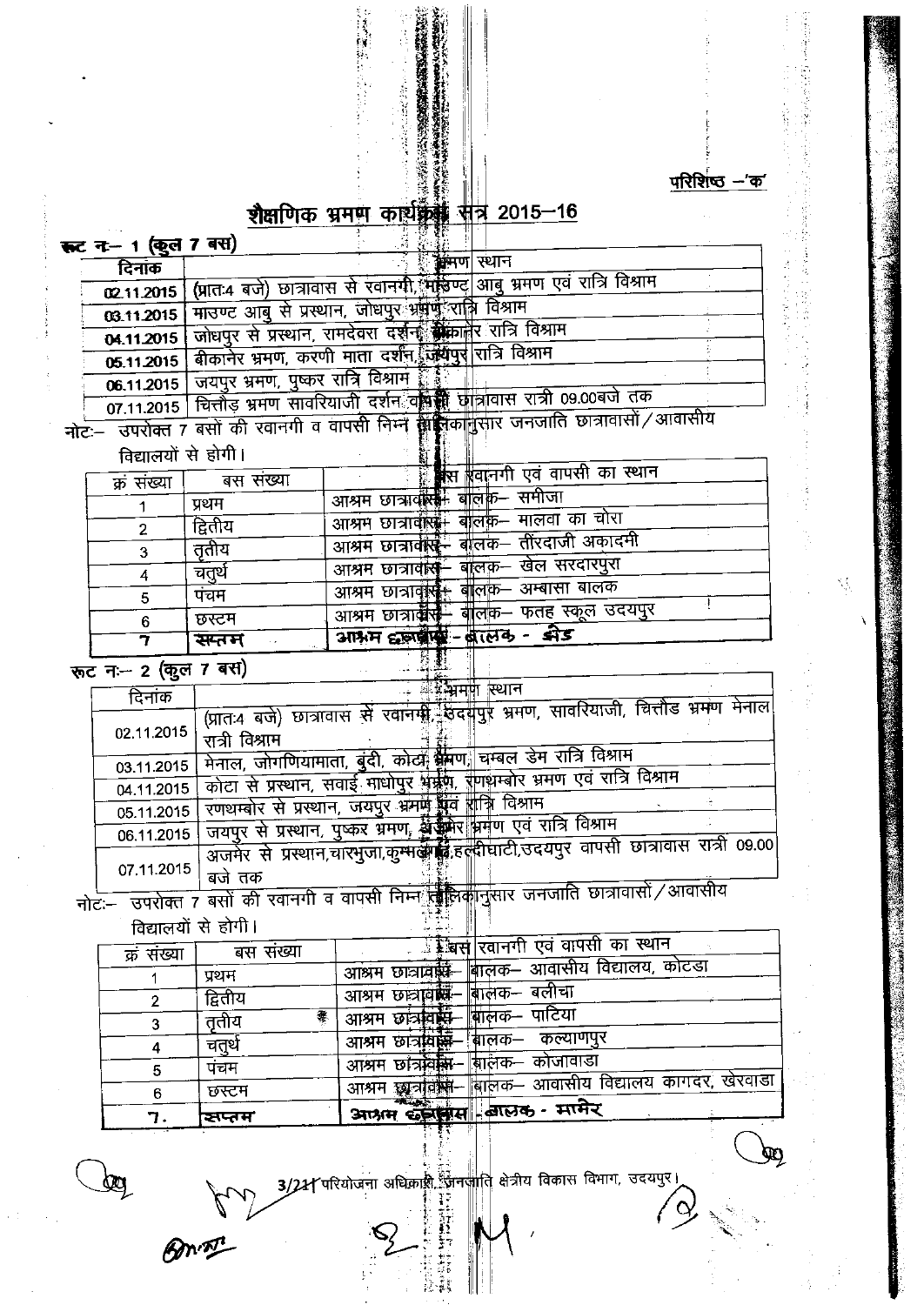परिशिष्ठ $-$ क'

à,

ÿ

#### शैक्षणिक भ्रमण कार्यक्रम इस्ट्र 2015  $16$

|                    | $2015 - 16$                                                                                                                                                                                                                                                                                                                                                                                                                                      |
|--------------------|--------------------------------------------------------------------------------------------------------------------------------------------------------------------------------------------------------------------------------------------------------------------------------------------------------------------------------------------------------------------------------------------------------------------------------------------------|
| कट न- 3 (कुल 7 बस) |                                                                                                                                                                                                                                                                                                                                                                                                                                                  |
| दिनांक             | भ्रमण्ड स्थान                                                                                                                                                                                                                                                                                                                                                                                                                                    |
| 02.11.2015         | (प्रातः4 बजे) छात्रावास से रवानगी, कुस्मानिर्में प्रांमण रणकपुर भ्रमण एवं जोधपुर रात्रि                                                                                                                                                                                                                                                                                                                                                          |
| 03.11.2015         | जोधपुर भ्रमण रामदेवरा रात्रि विश्राम "                                                                                                                                                                                                                                                                                                                                                                                                           |
|                    | 04.11.2015   रामदेवरा से अजमेर रात्रि विश्राम                                                                                                                                                                                                                                                                                                                                                                                                    |
|                    | 05.11.2015   अजमेर भ्रमण से जयपुर रात्रि विश्राम                                                                                                                                                                                                                                                                                                                                                                                                 |
| 06.11.2015         | जयपुर भ्रमण, हरिणया महादेव कितौड़ राष्ट्रि किश्राम                                                                                                                                                                                                                                                                                                                                                                                               |
| 07.11.2015         | अग्वरी माता सावरियाजी उदयपुर भ्रमण वक्ति की<br>छात्रावास रात्री 09.00 बजे तक                                                                                                                                                                                                                                                                                                                                                                     |
|                    | $\overline{\text{HC}}$ $ \overline{\text{C}}$ $\overline{\text{C}}$ $ \overline{\text{C}}$ $\overline{\text{C}}$ $\overline{\text{C}}$ $\overline{\text{C}}$ $\overline{\text{C}}$ $\overline{\text{C}}$ $\overline{\text{C}}$ $\overline{\text{C}}$ $\overline{\text{C}}$ $\overline{\text{C}}$ $\overline{\text{C}}$ $\overline{\text{C}}$ $\overline{\text{C}}$ $\overline{\text{C}}$ $\overline{\text{C}}$ $\overline{\text{C}}$ $\overline$ |

रवानगी व वापसी निम्न तालिकार्क्सिक जनजाति छात्रावासों / आवासीय<br>|-विद्यालयों से होगी।

|            | सप्तम    | $3\overline{13}$ $\overline{13}$ $\overline{14}$ $\overline{14}$ $\overline{14}$ $\overline{14}$ $\overline{14}$ $\overline{14}$ $\overline{14}$ $\overline{14}$ $\overline{14}$ $\overline{14}$ $\overline{14}$ $\overline{14}$ $\overline{14}$ $\overline{14}$ $\overline{14}$ $\overline{14}$ $\overline{14}$ $\overline{14}$ $\overline{14}$ $\overline{14}$ |
|------------|----------|------------------------------------------------------------------------------------------------------------------------------------------------------------------------------------------------------------------------------------------------------------------------------------------------------------------------------------------------------------------|
|            | छस्टम    | आश्रम छात्रावास- बार्केट्ट्स ईंग्टालीखेडा                                                                                                                                                                                                                                                                                                                        |
|            | पचम      | आश्रम छात्रावास- बाले हैं। दीड़ी एवं बारापाल (प्रत्येक में 25 छात्र)                                                                                                                                                                                                                                                                                             |
|            | चतृथे    | आश्रम छात्रावास– बा <b>ल्लेवॉ</b> र्म<br>कालीभित                                                                                                                                                                                                                                                                                                                 |
|            | ततीय     | आश्रम छात्रावास– बालक <del>-</del><br>अोडा                                                                                                                                                                                                                                                                                                                       |
|            | द्वितीय  | आश्रम छात्रावास- बालके- नालवा                                                                                                                                                                                                                                                                                                                                    |
|            | प्रथम    | आश्रम छात्रावास– बालके- झाडील फ                                                                                                                                                                                                                                                                                                                                  |
| क्र संख्या | बस सख्या | 59 P.S.<br>बस समिति एवं वापसी का स्थान                                                                                                                                                                                                                                                                                                                           |

रुट न- 4 (कुल 7 बस)

| दिनांक     | भ्रमण स्थ <del>ैनि</del>                                                 |
|------------|--------------------------------------------------------------------------|
| 03.11.2015 | (प्रातः4 बजे) छात्रावास से रवानगी, माउण्ट आम्बू भ्रमण एवं रात्रि विश्राम |
| 04.11.2015 | माउण्ट आबु से प्रस्थान, जोघपुर भ्रमण रात्रि विभाग                        |
|            | 05.11.2015   जोधपुर से प्रस्थान, रामदेवरा दर्शन, बीकानेरे रात्रि क्रियाम |
|            | 06.11.2015   बीकानेर भ्रमण, करणी माता दर्शन, जयपुर रेड्डी विश्लाम        |
|            | 07.11.2015   जयपुर भ्रमण, पुष्कर रात्रि विश्राम                          |
|            | $08.11.2015$ यित्तौड़ भ्रमण सावरियाजी दर्शन ताक्यी कार्यालय गुन्छ २०,२०० |

ण हो

नोटः– उपरोक्त 7 बसों की रवानगी व वापसी निम्न तालिकांनुसार जनावाली छात्रावासों / आवासीय विद्यालयों से होगी। - II<br>- II  $\parallel$ 

| क्र संख्या | बस संख्या | बस रवाने हैं। एस वापसी का स्थान                    |
|------------|-----------|----------------------------------------------------|
|            | प्रथम     | आश्रम छात्रावास– बाल्किमि अम्बासा                  |
|            | द्वितीय   | आश्रम छात्रावास– बाल्किमि बिरोठी                   |
|            | ततीय      | आश्रम छात्रावास– बालिको– झाडोल फ                   |
|            | चतुर्थ    | आश्रम छौत्रावास– बालिकेनि कौटड़ा                   |
| 5          | पंचम      | आश्रम छात्रावास– बालिसिंह जील सलम्बर               |
| 6          | छस्टम     | आश्रम छात्रावास- बालिकेरें- आवासीय विद्यालय सलम्बर |
|            | सप्तम     | आश्रम छात्रावास- बालिके जैनाणा                     |
|            |           |                                                    |

4/21 परियोजना अधिकारी, जनजाति क्षेत्रीय विकास विभाग, उदयपुर।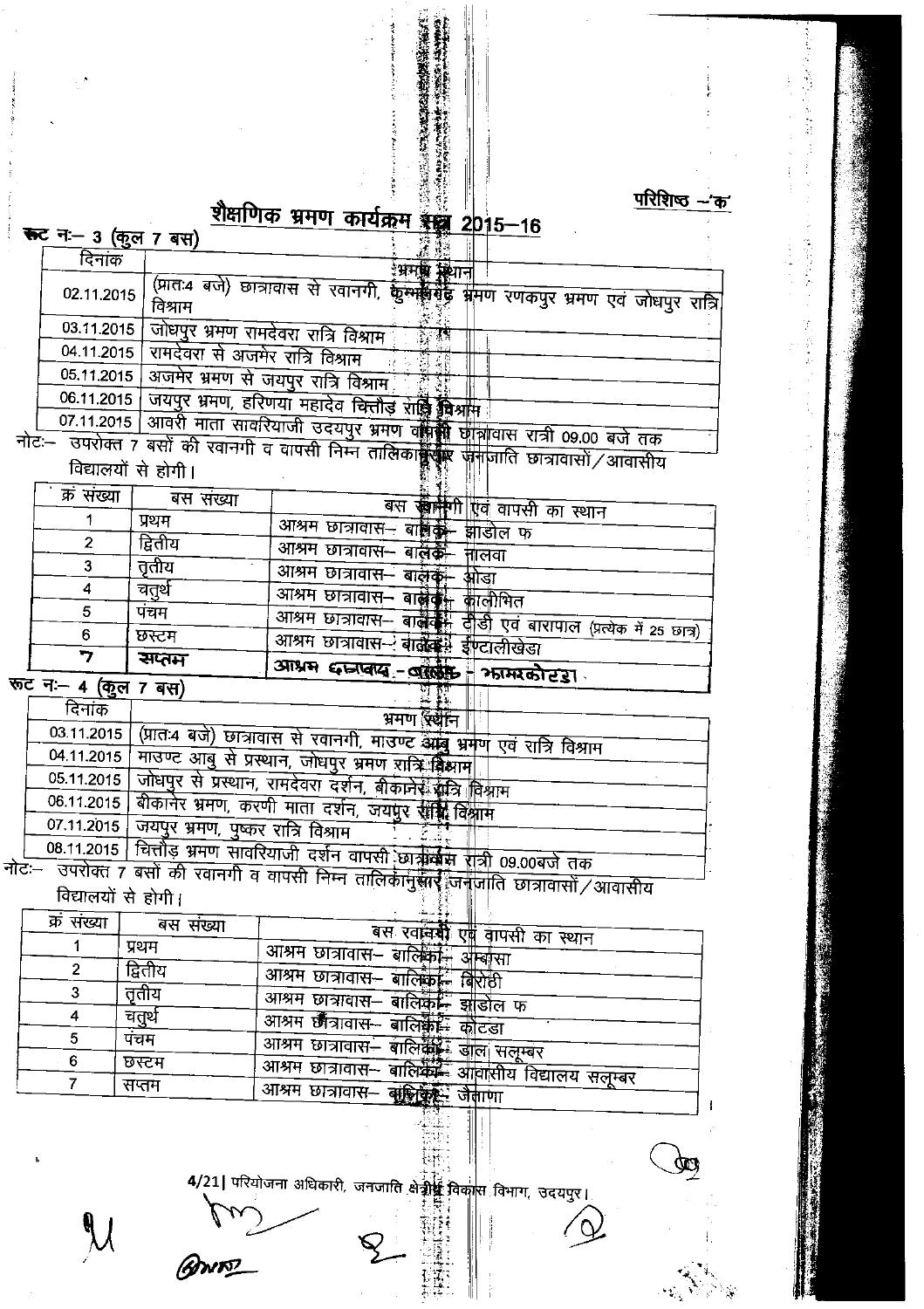परिशिष्ठ $-$ 'क'

 $\mathbf{I}$ 

# शैक्षणिक भ्रमण कार्युक्रम सत्र 2015-16

▓ৣ৾ৄ

**स्तट न:– 5 (कल 7 बस)** 

| $\sim$ $\sim$ $\sim$ $\sim$ $\sim$ $\sim$ $\sim$ |                                                                                      |
|--------------------------------------------------|--------------------------------------------------------------------------------------|
| दिनाक                                            | भ्रमण स्थान                                                                          |
|                                                  | (प्रातः4 बजे) छात्रावास से रवल्लेकी उदयपुर भ्रमण, सावरियाजी, चित्तौड भ्रमण मेनाल     |
| 03.11.2015                                       | रात्री विश्राम                                                                       |
| 04.11.2015                                       | मेनाल, जोगणियामाता, बुंदी, कोट्रो,अमेण, चम्बल डेम रात्रि विश्राम                     |
|                                                  | कोटा से प्रस्थान, सवाई माधोपुरै गैम्रण, रणथम्बोर भ्रमण एवं रात्रि विश्राम            |
| 05.11.2015                                       |                                                                                      |
| 06.11.2015                                       | रणथम्बोर से प्रस्थान, जयपुर स्रामी एहं रात्रि विश्राम                                |
| 07.11.2015                                       | जयपुर से प्रस्थान, पुष्कर भ्रमण्ड्रे क्लेजनीर भ्रमण एवं रात्रि विश्राम               |
|                                                  | अजमेर से प्रस्थान,चारभुजा,कुस्बुद्धेगढ हल्दीघाटी,उदयपुर वापसी छात्रावास रात्री 09.00 |
| 08.11.2015                                       | बजे तक                                                                               |
|                                                  | नोटः उपरोक्त 7 बसों की रवानगी व वापसी निकालीकानुसार जनजाति छात्रावासों / आवासीय      |
| विद्यालयों से होगी।                              |                                                                                      |

| विद्यालयो | स | होगी । |  |
|-----------|---|--------|--|

| ו יייס הי שמשו |           | <u>est</u><br>ாய                                       |
|----------------|-----------|--------------------------------------------------------|
| संख्या<br>क्र  | बस संख्या | बस रवानगी एवं वापसी का स्थान                           |
|                | प्रथम     | बालिका– छाणी<br>छात्रावास⊦<br>आश्रम                    |
| 2              | द्वितीय   | बालिका– खेरवाडा<br>न्त्रावास⊣<br>आश्रम<br>Έī           |
| 3              | तृतीय     | बालिका– सारोली<br>खन्त्रावा<br>आश्रम                   |
| 4              | चतुर्थ    | बालिका— आवासीय विद्यालय ढिकली, उदयपुर<br>可编辑<br>आश्रम  |
| 5              | पंचम      | बालिका– अदवास<br><u>च्छन्द्राचा</u><br>आश्रम.          |
| 6              | षस्टम     | बालिका– सांगवाडा की पाल<br><b>अन्ध्रिया</b> स<br>आश्रम |
|                | सप्तम     | बालिका– लसाडिया<br><b>स्त्रवा</b> लास<br>आश्रमः        |
| г (            |           |                                                        |
| A A            |           |                                                        |

 $\mathcal{M}_{\mathcal{N}_{\mathcal{N}}}$ 

\*

இல்று

क्षेत्रीय विकास विभाग, उदयपुर $\bigwedge$ 5/21| परियोजना अधिकारी जिनजाति क्षेत्रीय विकास विभाग, उदयपुर जिल्ला<br>विभाग, उदयपुर जिल्लामा अधिकारी जिल्लामा अधिकारी जिल्लामा अस्ति ।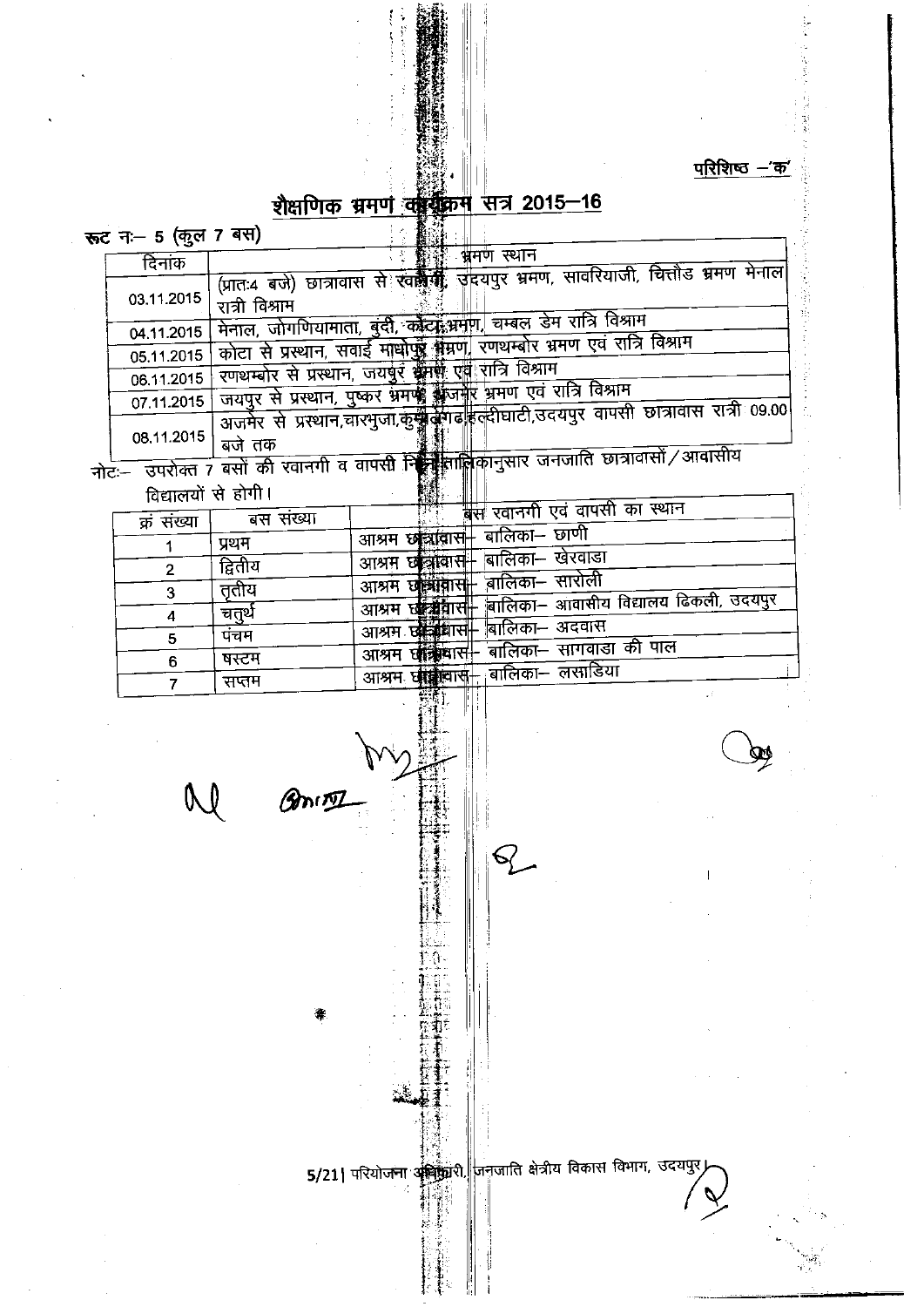## वाहन किराए पर लिए जाने की निक्क्विं में संबंधित विशिष्ट शर्ते व नियम:-

- केवल सक्षम सेवा प्रदायगी ही निविदा भरते की थोगय होगे।  $\mathbf{1}$
- निविदा का मुल्यांकन रूटवार किया जायेगा क्रुक्मपादित सेवा प्रदाय को प्रति रूट 52 यात्री  $2\overline{ }$ क्षमता की (3x2) की सात बसें उपलब्ध कर्कीनों अनिवार्य होगा। दरे प्रत्येक रूट के लिए पृथक-पृथक भरनी होगी।
- सफल निविदादाता को आदेश दिनांक से हो दिवस अथवा शैक्षणिक भ्रमण से पूर्व  $3<sub>1</sub>$ अनुमोदित राशि का 5 प्रतिशत राशि धरोड़ श्लीश्री के रूप में कार्यालय में जमा करवानी होगी तथा प्रारूप 17 में 1000 रू मूल्य ती तीन प्यूडिशियन स्टाम्प पेपर पर निर्धारित प्रपत्र में एक करार पत्र निष्पादित करना हो ।
- वाहन चालक को देय समस्त भत्ते व अन्य कुरे आर्म, वाहन की मरम्मत/रखरखाव व व्यय,  $4.$ रोड़ टेक्स, टोल टेक्स, डीजल-आयल, पर सिंही शुक्लि, पाक्रिंग शुल्क इत्यादि सभी प्रकार के कर, सेवाकर एवं अन्य प्रभार भी सेवाप्रक्रम्बक द्वारा ही वहन किये जायेगें। निविदत्त दरें समस्त कर एवं प्रभार सहित उद्धृत<sup>े</sup> संनी जायेगी। इसमें किसी भी प्रकार की अतिरिक्त राशि देय नहीं होगी।
- संविदाकार द्वारा सेवा प्रदाय में दोषी पाए चिने अथवा किसी भी कार्य में असफल पाये 5. जाने पर प्रभारी बस रूट द्वारा उक्त कार्य को लिए वैकल्पिक व्यवस्था (Risk & Cost) की जायेगी, जिसका समस्त अतिरिक्त भार क्षिप्रि संविदाकार द्वारा वहन किया जावेगा अर्थात संविदाकार को होने वाले भुगतान या किमी मातू राशि से वसूली की जायेगी।
- भूगतानः– 6.
	- (अ) किसी भी प्रकार का अग्रिम भुगतान नहीं किया जावेगा।
	- (ब) वाहन के किराए का भुगतान इस कार्युलिय द्वारा जारी लोगबूक पर प्रभारी रूट के प्रमाणन के पश्चात नियमानुसार किया स्त्रीयोगी विलम्ब से भुगतान पर किसी प्रकार का ब्याज देय नहीं होगा।
	- (स) विवादास्पद मामलों में संविदाकार को स्थि है। हैं का 25 प्रतिशत भुगतान को रोका जाकर शेष राशि का भुगतान किया अन्ने गा तिथा उस विवाद का निपटारा हो जाने पर रोकी गई राशि का भुगतान कर दिग्नी जाएगा।
	- (द) प्रस्तुत बिलों से नियमानुसार आयकर<sub>ा</sub>कटौंसी की जायेगी।
	- (य) सन्तोषजनक यात्रा समाप्ति पर भुगतान बांस्तांबिक परिचालन के आधार पर देय होगा।
- यदि संविदा के निर्वचन (Interpretation) अश्लय या संविदा की शर्तो के उल्लघन के  $7<sub>1</sub>$ सम्बन्ध में कोई विवाद उत्पन्न होता है तो मुक्षकारों द्वारा मामलों को आयुक्त, जनजाति क्षेत्रीय विकास विभाग उदयपुर को भेजा <sub>अ</sub>ज़ांस्का जी उस विवाद के लिए एकमात्र मध्यस्थ (सोल आर्बिट्रटर) के रूप में सम्बद्ध होगा तुष्ट्या उसका निर्णय अन्तिम होगा।
- समस्त विधिक कार्यवाही का न्याय क्षेत्र उदसूषुर होगा। 8.

U ann

6/21 परियोजना अधिकारी, जिनकाति क्षेत्रीय विकास विभाग, उदयपुर।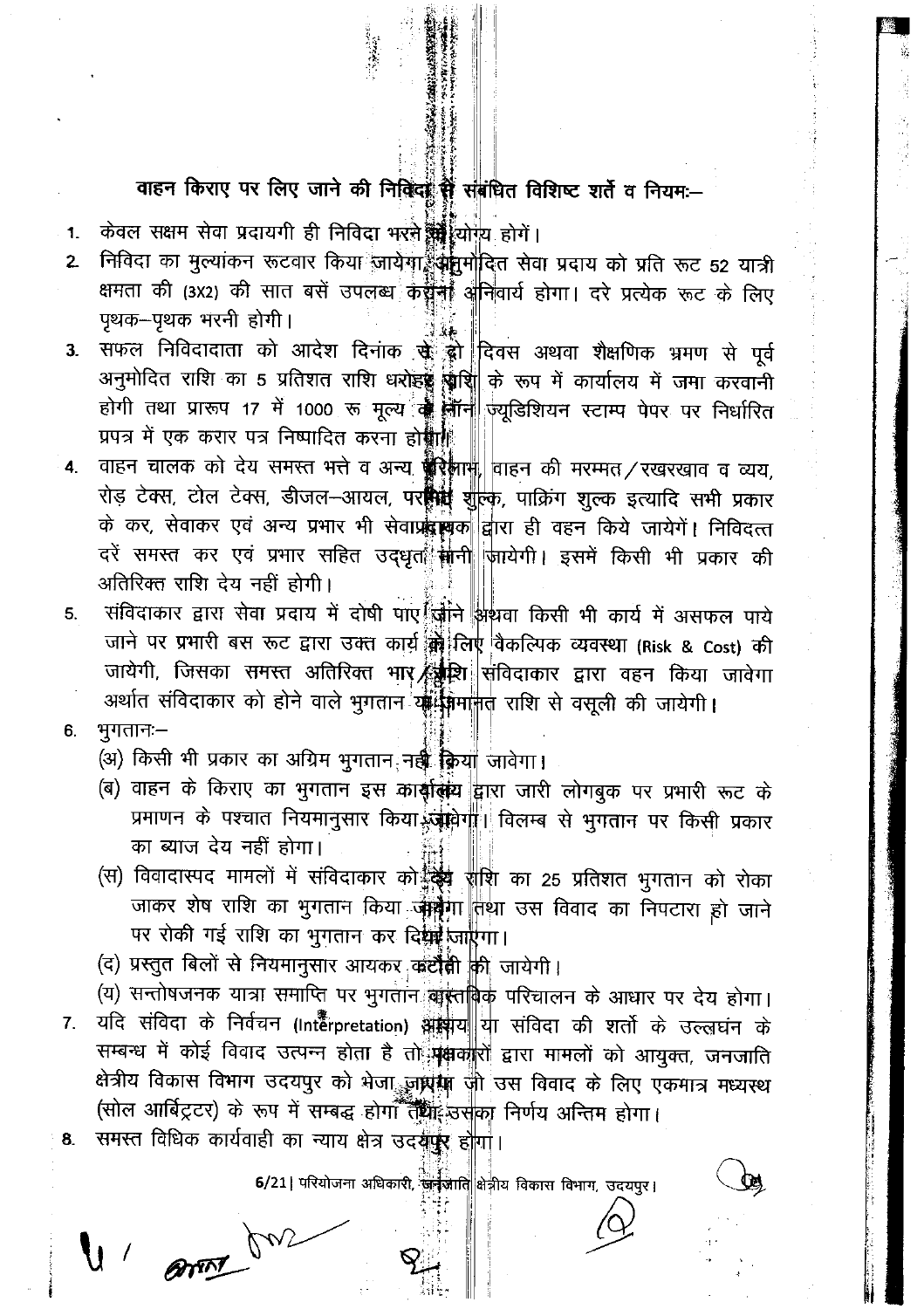- किसी भी निविदा दरो को स्वीकार ⁄ अस्वीकार की की का पूर्ण अधिकार क्रय समिति का ∛9. होगा।
- 10. निविदाकार की ओर से लगाई गई कोई भी ईसी मान्य नहीं होगी।
- 11. निविदाकार को वाहन खराब होने की दुशा में हुँरक्त दूसरे वाहन की व्यवस्था करनी होगी उसके लिए कोई अतिरिक्त शुल्क देय नहीं होगा।
- 12. निविदाकार को निविदा के साथ परिवहन किसी द्वारा जारी कर चूकता प्रमाण पत्र की प्रति, वाहन का रजिस्ट्रेशन, बीमा, वैद्य प**र्श्वमेट्ट**, <mark>फ़ीटनेस एवं Polution certificate की</mark> सत्यापित प्रति संलग्न करनी होगी।
- 13. वाहन में अधिकृत व्यक्ति ही यात्रा कर सकेंगें:
- 14. वाहन चालक को यात्रा के दौरान किसी प्रकार किा विश्राम भत्ता / दैनिक भत्ता इत्यादि विभाग द्वारा देय नहीं होगा।
- 15. अनुबन्ध की अवधि में किसी प्रकार की मूल्यू बुंद्धि का निविदा की दरों पर कोई प्रभाव नहीं पडेगा अर्थात किसी भी प्रकार का अतिरिक्त शुल्क देय नहीं होगा।
- 16. यात्रा कार्यक्रम में परिवर्तन विभाग द्वारा किया जा सकेगा। इसमें निविदाकार को कोई आपत्ति नहीं होगी।
- 17. वाहन का पूर्ण बीमा, कम्प्रेसिव होना चाहिए (प्रति संलग्न करावें)
- 18. अनुबन्ध की शर्तों, नियमों के अर्थ व आशय पर विभाग का निर्णय मान्य होगा।
- 19. वाहन के चालान/हानि या किसी प्रकार की कानूनी कार्यवाही के लिए विभाग जिम्मेदार नही होगा।
- 20. निविदादाता को एक रूट पर 7 बसों को लगाना होगा, उक्त संख्या में कमी/बढोतरी की जा सकती है। रवानगी व किसी स्थान पर ठड़राव stop/Stay/Moov) प्रभारी बस के निर्देशों के अनुरूप करनी होगी एवं वाहन चालका परिचालक किसी भी स्थिति में धुम्रपान/मद्यपान आदि का उपयोग/सेवन केही करेगा तथा प्रभारी बस के साथ विनम्र व्यवहार रखेगा। व्यवहार में कोई दोष अथवाई प्रभारी बस के निर्देशों की अवहेलना की रिथति में प्रति दोष (प्रत्येक गलती) के लिए 500 - रू अर्थ दण्ड से दण्डित किया जायेगा। इसके दोहराव की स्थिति में भविष्य भें सेवा प्रदाय को Debar किया जायेगा।
- 21. प्रत्येक बस कम से कम 50 सीट की होगी तथा प्रतीक पक्ति में सीट 3x2 की होगी।
- 22. बसो का मॉडल 2010 से पूर्व का नहीं होना चाहिए

 $9,80$ 

- 23. निर्धारित समय सीमा में पूर्व निक्करित रूट के कुन्नुस¶र शैक्षणिक भ्रमण पूर्ण करना होगा।
- 24. सामान्य वित्तीय एवं लेखा नियम तथा राजस्थान फपापमन अधिनियम के समस्त नियम तथा समय-समय पर राज्य सरकार द्वारा जांडी पतिपत्र इस निविदा/अनुबन्ध पर प्रभावी होगें।
- 25. भ्रमण हेतु जाने वाले छात्र–छात्राओं के नामें की सूची सफल निविदादाता को दिनांक यात्रा से दो दिवस पूर्व उपलब्ध करवाई जायेगी.

7/21 परियोजना अधिकारी, जर्नुज़ारैति क्षेत्रीय विकास विभाग, उदयपुर।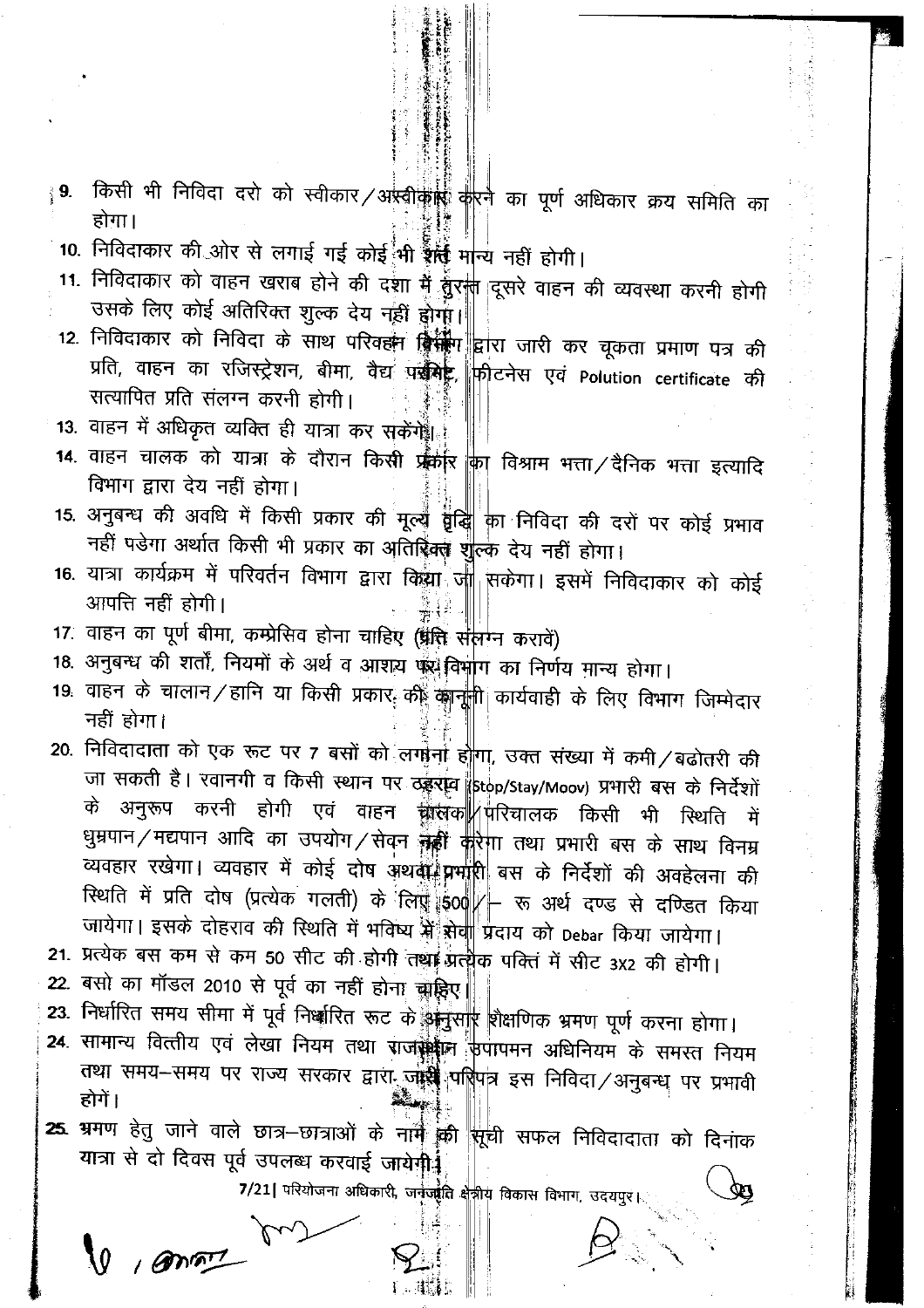- 26. यदि फर्म सेवाकर के दायरे में आती है तो सेकूंका की राशि स्वंय के स्तर से संबंधित मद में जमा करानी होगी तथा चालान की प्रति कार्यालय में प्रस्तुत करनी होगी। 27. निविदादाता अपने स्तर से रूट की दूरी <u>व</u> **देंग्रें समर्रत प्रकार के कर, सेवाकर, पाक्रिग,** टी.पी. शुल्क एवं अन्य प्रभार की दैयता का अक्क़ी न| कर निविदा दरें प्रति रूट 7 बसों के लिए प्रस्तावित करें। किसी कारण वश<sup>े</sup> राष्ट्री में रूट परिवर्तन किया जाता है तो सविंदाकार को किसी प्रकार की अतिरिक्त राष्ट्रि श्लेतिपूर्ति के रूप में देय नहीं होगी। ं28. बस पूर्णतः फिट होनी चाहिए, विशेष रूप<sup>ें</sup> सु बाहनी में कॉच, खिडकीयॉ, सेल्फ—स्टार्ट,
- स्टेपनी आदि पूर्णतः क्रियाशील (Functional) होनी चाहिए। वाहन (बसों में) में अग्नि शमन यंत्र (Fire Extinguishers) लगा हुआ होना चाहिए, बस में आपातकाल निकासी द्वार, लाईट/होर्न सही हालात में अर्थात संचालन की अवस्था में होना चाहिए। वाहन में Speed Governance लगा हुआ होना चाहिए तथा First श्रीप्रेष्ठिक की व्यवस्था होनी चाहिए।
- 29. निविदा प्रपत्र के बिन्दु संख्या 19 में अकिंत आंवश्यक दस्तावेज की फोटो प्रति संलग्न नहीं करने पर निविदा निरस्त की जायेगी एवं उस निविदा पर विचार नहीं किया जायेगा। 30. निविदादाता रूट के सातों वाहन चालकों को यह निर्देशित करेगा की यात्रा प्रथम दिन के रात्री विश्राम स्थल के पश्चात समस्त वाहन एक साथ यात्रा करेगें।

निविदादाता के हस्ताक्षर

8/21 परियोजना अधिकारी, जनजाति क्षेत्रीय विकास विभाग, उदयुपुर।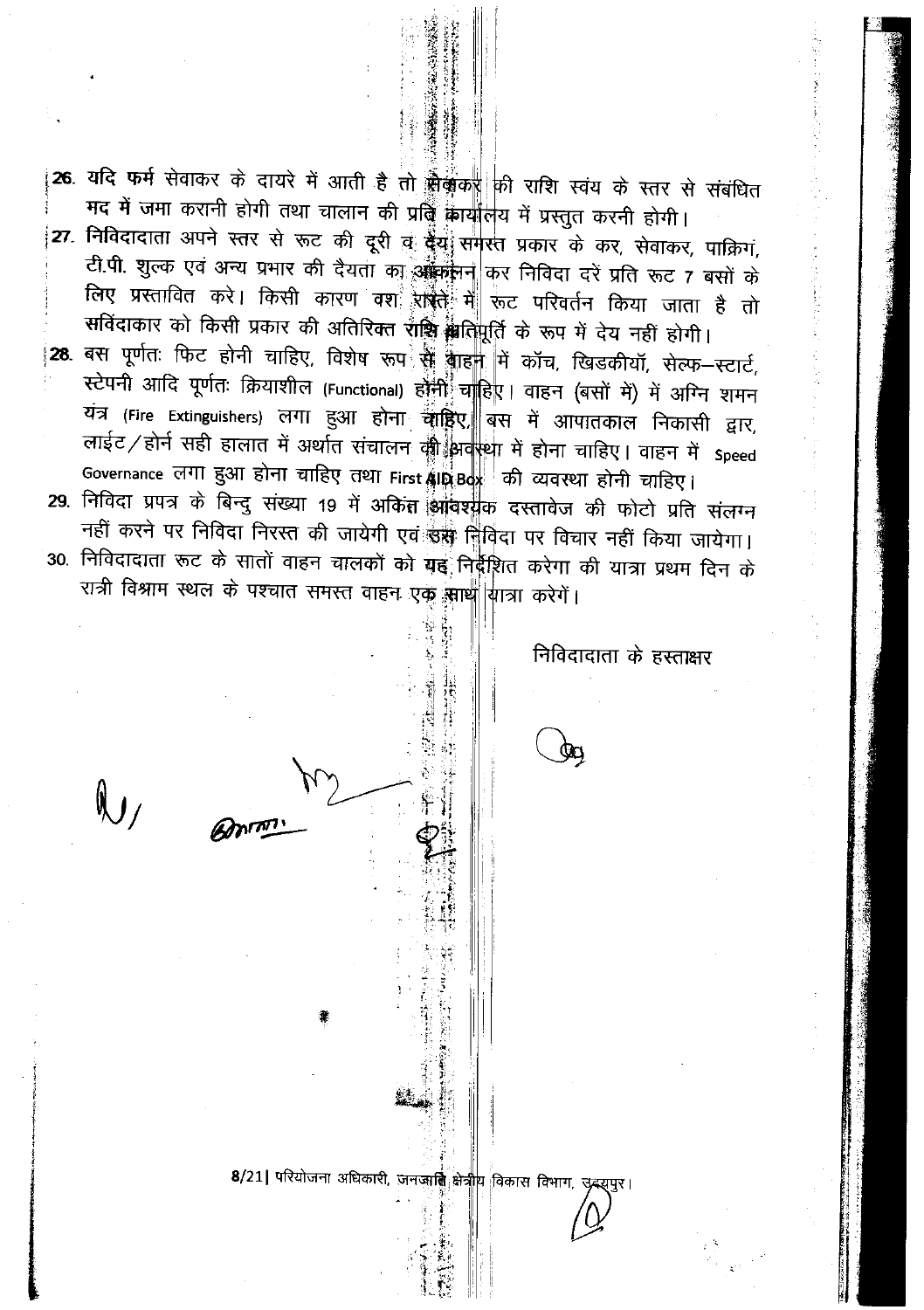### SR FORM  $-16$

## OF TENDER AND CONTRACT FOR OPEN TENDER (See Rule  $68$ )

Tenders should read these conditions carefully and comply strictly while sending their tenders. Tenders must be enclosed in a properly sealed envelope according to the directions given in the tender **BACK** 

**Tenders by bona-fide dealers:**" Tenders shall be given only by bona-fide dealers in the goods. They traffit. therefore, furnish a declaration in the SR FORMS 11.

**In Trability under the contract.**  $\overline{u}$ ) Any change in the constitution of the firm, etc., shall be notified forthwith by the contractor in to the purchase officer and such change shall not relive any former member of the firm, etc., from<br>itivy under the contract.

No new partner/partners shall be accept in the firm by the contractor in respect of the contract unless<br>hey agree to avoid by all its terms, conditions and deposit with the purchase officer a written to this effect. The contractors receipt for a kipwledgement or that of any partners tly accepted as above shall bind all of them and will be sufficient discharge for any of the **EXECUTORE** of the contract. they agree to avoid by all its terms, conditions and deprisit with the purchase officer a written

Number should be quoted and a sales tax clearance certificate from the Commercial Taxes Officer of the **Circle concerned shall be submitted without which the tender is liable to rejection.** 4. Sales Tax Registration and Clearance Certificate : No Dealer who is not registered under the Sales Tax Act prevalent in the State where his business is located shall tender. The Sales Tax Registration

5. **Il neome Tax Clearance Certificate** : Tenderers will have to submit an Income Tax Clearance Certificate from the Income Tax Officer of the circle concerned along with the tenders without which **lender** may not be considered.]

 $\triangleright$ . Tender forms shall be filled in ink or typed. No tender filled  $\frac{1}{2}$  pencil shall be considered. The tenderer sign the tender form at each page and at the end  $\mathbf{u}_k$  the  $\|\mathbf{v}_k\|$  acceptance of all the terms and **conditions** of the tender.

. Rate shall be written both in words and figures. There spotled not be errors and/or over-writings, if any, should be made clearly and initialled with dates. The rates should mention element of **Rajasthan State Sales Tax and Central Sales Tax separately.**<sup>13</sup>

All rates quoted must be FOR destination and should incelled all incidental charges except octroi, Sales Tax which should be shown separately. In case of local supplies the rates should ude all taxes, etc., and no cartage or transportation charges will be paid by the Government and the very of the goods shall be given at the premises of Pureliase Officer. Goods to be purchased are for purpose of official use, hence octroi is not payable. The rates, therefore, should be exclusive of octroi, local tax, in case goods to be purchased are for the purpose of resale or use as manufacture of any **goods** for sale, the rates shall be inclusive of octroi and local that. In the former case, a certificate in the **rescribed** form will be furnished along with the supply order

**t.** (i) Comparison of Rates : In comparing the rates tendered by firms outside Rajasthan and **nose** in Rajasthan but not entitled to Price Preference under the Rules, the element

Deleted as per Circular No.5/2003 dated 17.5.2003.

**Rajasthan** Sales Tax shall be excluded whereas that of Central Sales Tax shall included.

**i)** While comparing the rates in respect of firms within Rajasthan the element of Rajasthan  $\frac{1}{2}$ 

**Tax shall be included.** The preference/preference will be given to the goods produced or **be tured** by Industries of Rajasthan over goods ariduced or manufactured by Industries<br>Let Rajasthan as per Purchase of Stores (Preference to Industries of Rajasthan) Rules, 1995.) **Extured** by Industries of Rajasthan over goods are duced or manufactured by Industries

> 9/21| परियोजना अधिकारी, जनजाति क्ष<mark>ेत्री</mark>य ':r ^i '; i'' l'" , .l::i) विभाग, उदयपुर $\overline{\bigodot}$

'.: . .i,..i,

 $\begin{matrix}1 & 1 & 1 \\ 1 & 1 & 1 \\ 1 & 1 & 1 \\ 1 & 1 & 1 \\ 1 & 1 & 1 \\ 1 & 1 & 1 \\ 1 & 1 & 1 \\ 1 & 1 & 1 \\ 1 & 1 & 1 \\ 1 & 1 & 1 \\ 1 & 1 & 1 \\ 1 & 1 & 1 \\ 1 & 1 & 1 \\ 1 & 1 & 1 \\ 1 & 1 & 1 \\ 1 & 1 & 1 \\ 1 & 1 & 1 \\ 1 & 1 & 1 \\ 1 & 1 & 1 \\ 1 & 1 & 1 & 1 \\ 1 & 1 & 1 & 1 \\ 1 & 1 & 1 & 1 \\ 1 & 1 & 1 &$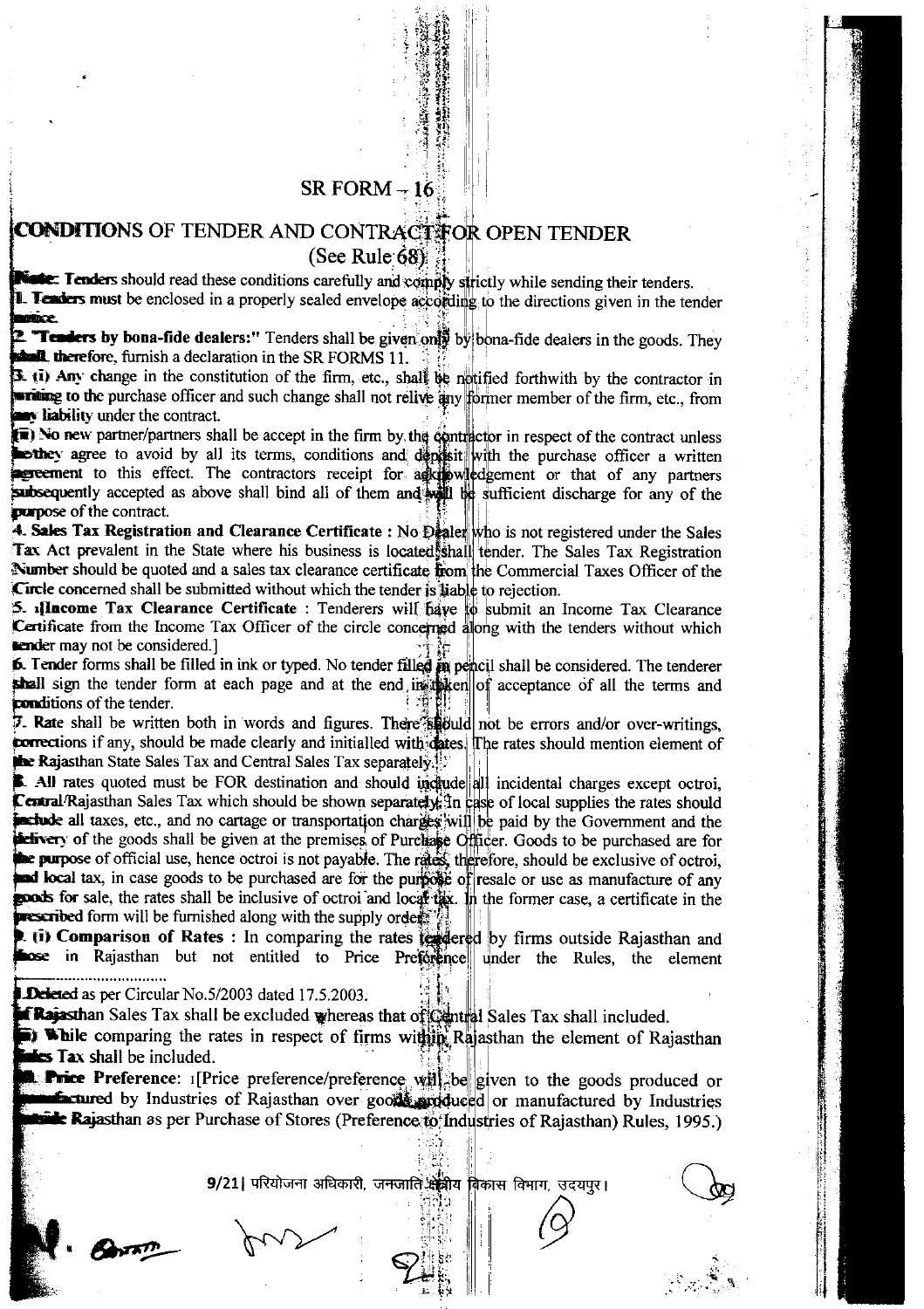**11. Validity**: Tenders shall be valid for a period of three months from the date of opening of Tender.

12. The approved supplier shall be deemed to have carefully examined the conditions, **to be supplied.** If he has any doubts as seen and drawings, etc., of the goods to be supplied. If he has any doubts as to the meaning of any portion of these conditions for of the specification, drawing, etc., he shall, **before signing the contract, refer the same to the Purchase Officer and get clarifications.** 

**13. The contractor shall not assign or sub-let his contract or any substantial part thereof to any** other agency.

**14. Specifications:** 

**(ii) All article supplied shall strictly conform to the specifications, trade mark laid down in the tender form and wherever articles have been regulated according to ISI specifications, those** articles should conform strictly to those specifications and should bear such marks.

(ii) The supply of articles marked with asterisk/ $\frac{d}{dt}$  serial number.........., shall in addition, conform strictly to the approved samples and in case of bither material where there are no standard or **approved** samples, the supplier shall be of the  $\psi$  best quality and description. The decision of the Purchase Officer/Purchase Committee white the articles supplied conform to the specifications and are in accordance with the samples, if any, shall be final and binding on the tenderers.

(iii) Warranty/Guarantee clause : The tenderer would give guarantee that the goods/ stores/articles would continue to conform to the description and quality as specified for a period pf........ days/months from the date of delivery of the said goods/ stores/articles to be purchased and that notwithstanding the fact that the purchaser may have inspected and/or approved the said goods/stores/articles, if during the aforestide period of.......days/months, the said goods/stores/articles be discovered not to confidently to the description and quality aforesaid or have determined (and the decision of the Purchase Officer in that behalf will be final and conclusive), the purchaser will be entitled to reject the said goods stores/articles or such portion thereof as may be discovered  $\overrightarrow{H}$  to conform to the said description and 1. Substituted vide Circular No. 19/96 dated  $\frac{1}{3}$  1996. quality, on such rejection the toods/articles/stores will be at the seller's risk and all the provisions relating to rejection of roods, etc., shall apply. The tenderer shall if so called upon to do, replace the goods, etc., or such **rortion** thereof as is rejection by the Purchase **Califficer**, otherwise the tenderer shall pay such lamage as may arise by reason of the breach of the condition herein contained. Nothing herein iontained shall prejudice any other right of the **Purchase** Officer in that behalf under this contract **ir** otherwise.

iv) In case of machinery and equipment also  $\frac{1}{2}$  that antice will be given as mentioned in clause iii) above and the tenderer shall during the guarantee period replace the parts if any and remove my manufacturing defect if found during the above period so as to make machinery and **xyuipments** operative. The tenderer shall also replace machinery and equipments in case it is ixtured defective which cannot be put to to peration due to manufacturing defect, etc.

g.

annl

10/21 । परियोजनी अधिकारी जनलाति क्षेत्रीय विकास विभाग, उदयपुर्।<br>()<br>()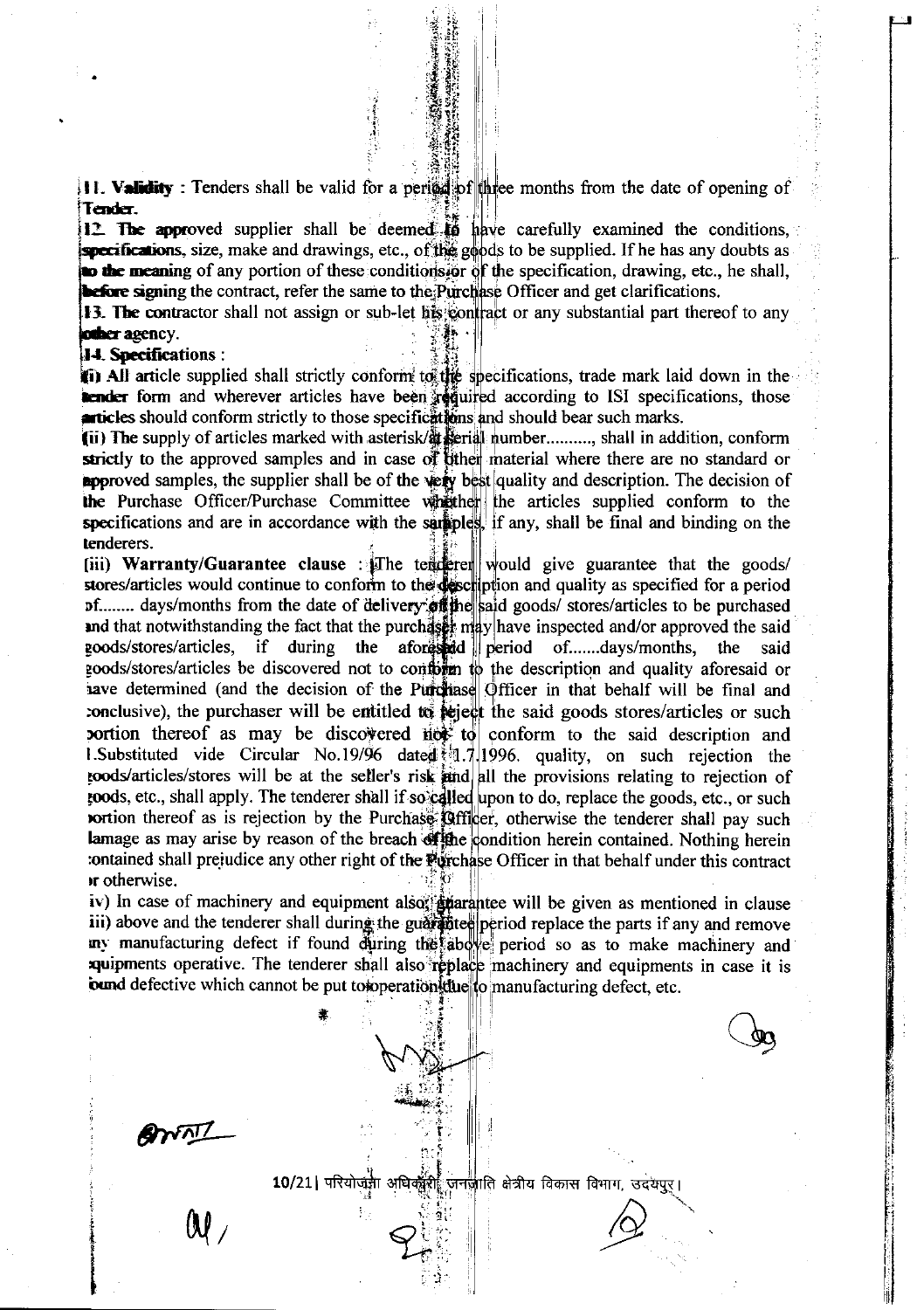possible for carrying out annual maintenance and repairs on the terms and conditions as may agreed. The tender shall also be responsitile to ensure adequate regular supply of spare parts **h** case of machinery and equipment specified by the Purchase Officer the tenderer shall be not the experiment of must make the model in the model in the multiple model in the multiple representation of model in will give sufficient notice to **Hurchase Officer** who may like to purchase sparts from them to maintain the machinery **nd equipments in perfect condition. 5. Inspection :** a specific type of machinery and suffipments whether under their annual maintenance

the materials and workmanship of the goods/equipment/machineries during The Purchase Officer or his duly authorised representative shall at all reasonable time have ess to the suppliers premises and shall have the power at all reasonable time to inspect and **anufacturing** process or afterwards as may be decided.

The tenderer shall furnish complete address of the premises of his office, godown and where inspection can be made together with name and address of the person who is to contacted for the purpose. In case of those dealers who have newly entered in business, a letter of introduction from their bankers will beline cessary.

Samples : Tenders for articles marked within the schedule shall be accompanied by two set of samples of the articles tendered properly packed. Such samples if submitted personally will be eceived in the office. A receipt will be given for each samples by the officer receiving the pamples. Samples if sent by train, etc., should be despatched freight paid and the R/R or G.R. thould be sent under a separate registered cover Samples for catering/food items should be piven in a plastic box or in polythens bags at the cost of the tenderer.

17. Each sample shall be marked suitably either by written on the sample or on a slip or durable paper securely fastened to the sample, the name of the tenderer and serial number of the item, of which it is a sample in the schedule.

**18.** Approved samples would be retained free of epst upto the period of six moknths after the  ${\bf p}$ iry of the contract. The Government shall not be responsible for any damage, wear and tear or oss during testing, examination, etc., during the period these samples are retained. The Sample thall be collected by the tenderer on the expiry of stipulated period. The Government shall in to way make arrangements to return the samples. The samples uncollected within 9 months after expiry of contract shall be forfeited by the Government and no claim for their cost, etc., **thall be entertained.** 

19. Samples not approved shall be collected by the unsuccessful tenderer. The Government will not be responsible for any damage, wear and tear, or loss during testing, examination, etc., luring the period these samples are retained. The uncollected samples shall be forfeited and no : laim for their cost, etc., shall be entertained.

Supplies when received shall be subject to inspection to ensure whether they conform to the ifications or with the approved samples. Where necessary or prescribed or practical, tests be carried out in Government laboratories, reputed testing house like Sri Ram Testing New Delhi and the like and the supplies will be accepted only where the articles conform the standard of prescribed specifications as a result of such tests.

Drawl of Samples: In case of tests, samples shall be drawn in four sets in the presence of or his authorised representative and properly sealed in their presence. Once such set be given to them, one or two will be sent to the laboratories and/or testing house and the or fourth will be retained in the office for reference and record,

11/21 | परियोजना अधिकारी, जर्मजाति क्षेत्रीय विकास विभाग, उदयपुर।<br>बाल के साथ कारण के साथ कारण करने के साथ कारण के साथ कारण करने हो के बाद करने के बाद करने के साथ करने हो कारण

 $\overline{\mathcal{C}}$ 

 $Brf1$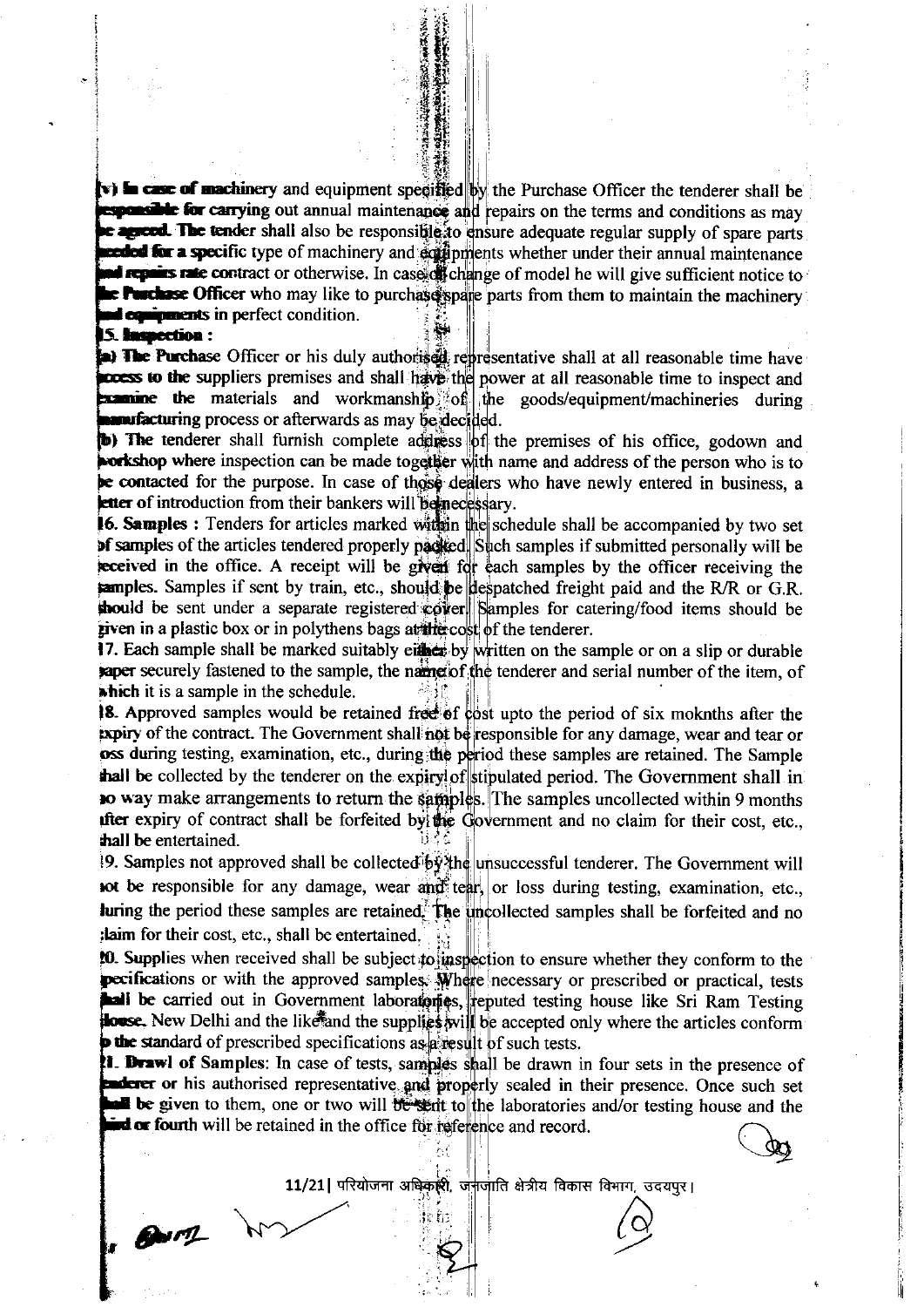2. Testing charges : Testing charges shall be borne by the Government. In case urgent testing desired to be arranged by the tenderer or in case of test results showing that supplies are not the prescribed standards or specifications, the testing charges shall be payable by the lere-

#### **3. Rejection:**

**N** Articles not approved during inspection or testings shall be rejeted and will have to be replaced **the tenderer** at his own cost within the time fixed by the Purchase Officer.

**E.** If however, due to exigencies of Government  $\mathbf{W}$ rk such replacement either in whole or in s not considered feasible, the Purchase Officer after giving an opportunity to the tenderer **f** being heard, shall for reasons to be recorded, deduct a suitable amount from the approved **External The deduction so made shall be final.** 

14. The rejected articles shall be removed by the tenderer within 15 days of intimation of ejection, after which Purchase Officer shall not be supposible for any loss, shortage or damage ad shall have the right to dispose of such articles as the thinks fit, at the tenderer's risk and on his **CCOUnt.** 

5. The tenderer shall be responsible for the proper packing so as to avoid damage under normal ponditions of transport by sea, rail and road or air and delivery of the material in good condition io the consignee at destination. In the event of any loss, damage, breakage or leakage or any hortage the tenderer shall be liable to make good such loss and shortage found at the the cking/inspection of the materials by the consignce. No extra cost on such account shall be **idmissible.** 

66. The contract for the supply, can be repudiated any time by the Purchase Officer, if the applies are not made to his satisfaction after giving an opportunity to the tenderer of being heard and recording of the reasons for repudiation.

7. Direct or indirect convassing on the part of the tenderer or his representative will be a **isqualification.** 

18. (i) Delivery period: The tenderer whose tender is accepted shall arrange supplies within a LNo. Items Quantity Delivery period

 $\ddot{\mathbf{r}}$ ) Extent of quantity – Repeat orders : If the orders are placed in excess of the quantities shown in moder the notice, the tenderer shall be bound to meet the required supply. Repeat orders may also be laced on the rate and conditions given in the tender provided that the repeat orders are up to 50% of the exantity originally purchased and the period is not more than one month from the date of expiry of last apply. If the tenderer fails to do so, the Purchase Officer shall be fee to arrange for the balance supply by anited tender or otherwise and the extra cost incurred shall be recoverable from the tenderer. (iii) If the tarchase Officer does not purchase any of the tendered articles or purchases less than the quantity adicated in the tender form, the tenderer shall not be entitled to claim any compensation.

### 9 Earnest Money:

 $\bullet$  Tender shall be accompanied by an earnest money of Rs..... without which tenders will not be asidered. The amount should be deposited in either of the following forms in favour of........................ Cash through treasury challan deposited under head "848-Civil Deposits - 103 -

**Earlity Deposits".** 

 $\mathcal{L}$ 

**Burnsk Drafts/Bankers Cheque of the scheduled Bank.** 

an

**Referred of earnest money**: The earnest money of unsuccessful tenderer shall be refunded soon after acceptance of tender.

**Partial exemption from earnest money: Firms which are registered with Director of Industries Example 1** shall furnish the amount of earnest money in respect of items for which they are registered as subject to their furnishing registration certificate in original or Photostat copy or a copy thereof duly

12/21 परियोजना अधिकारी, जनजीति क्षेत्रीय विकास विभाग, उदयपुर।